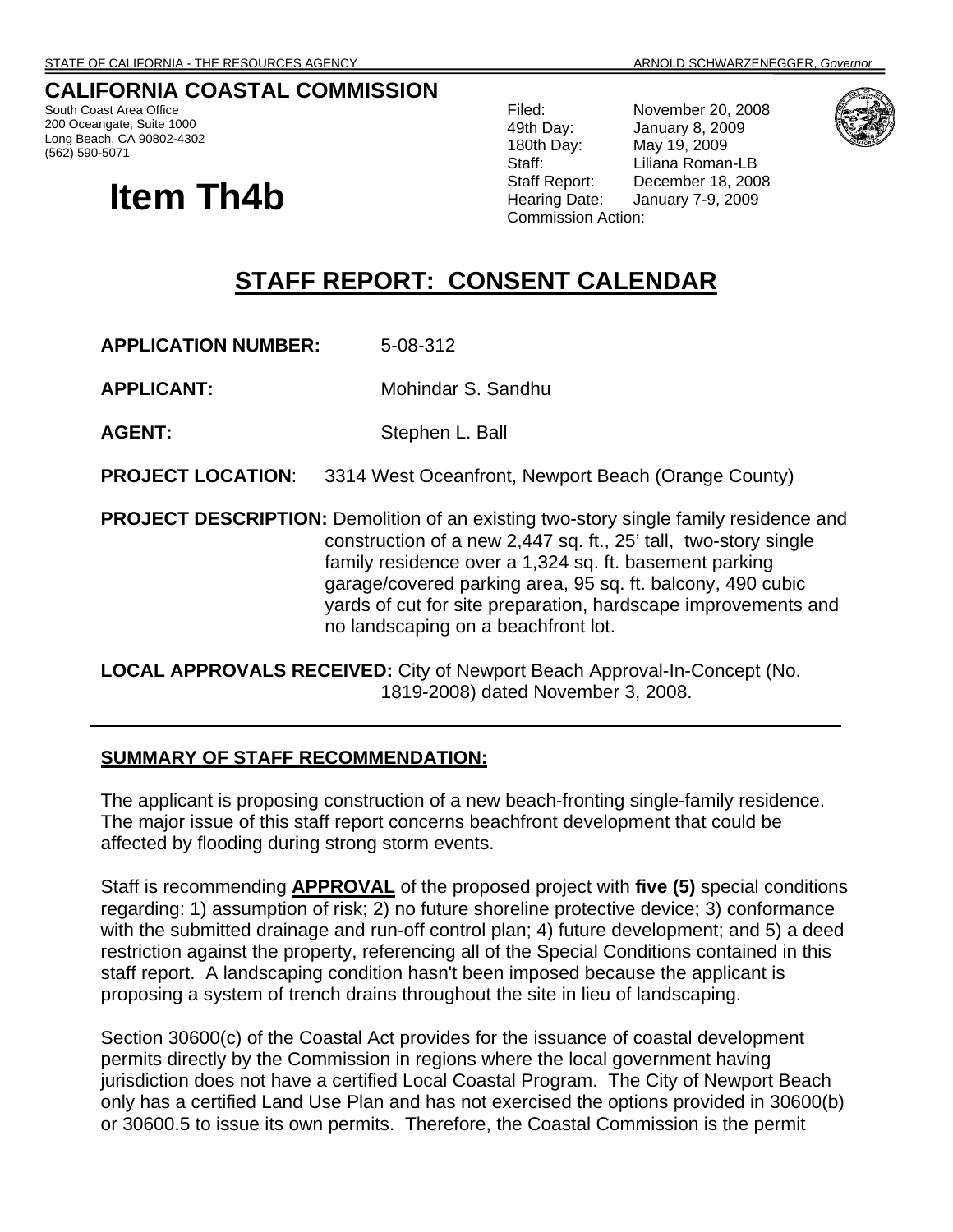#### *5-08-312(Sandhu) Staff Report–Consent Calendar Page 2 of 11*

issuing entity and the standard of review is Chapter 3 of the Coastal Act. The certified Land Use Plan may be used for guidance.

**SUBSTANTIVE FILE DOCUMENTS:** City of Newport Beach certified Land Use Plan and *Coastal Hazard and Wave Runup Study for 3314 Oceanfront, Newport Beach, CA* prepared by *GeoSoils, Inc*. dated January 2008 and *Preliminary Geotechnical Exploration Proposed 3-Sotry Residence Including Basement, 3314 West Oceanfront, Newport Beach, CA* dated August 14, 2008.

#### **LIST OF EXHIBITS**

- 1. Location Map
- 2. Assessor's Parcel Map
- 3. Project Plan

#### **STAFF RECOMMENDATION:**

Staff recommends that the Commission **APPROVE** the permit application with special conditions.

#### **MOTION:**

*I move that the Commission approve the coastal development permit applications included on the consent calendar in accordance with the staff recommendations.*

Staff recommends a **YES** vote. Passage of this motion will result in approval of all the permits included on the consent calendar. The motion passes only by affirmative vote of a majority of the Commissioners present.

## **RESOLUTION:**

#### **I. APPROVAL WITH CONDITIONS**

The Commission hereby **APPROVES** a coastal development permit for the proposed development and adopts the findings set forth below on grounds that the development as conditioned will be in conformity with the policies of Chapter 3 of the Coastal Act and will not prejudice the ability of the local government having jurisdiction over the area to prepare a Local Coastal Program conforming to the provisions of Chapter 3. Approval of the permit complies with the California Environmental Quality Act because either 1) feasible mitigation measures and/or alternatives have been incorporated to substantially lessen any significant adverse effects of the development on the environment, or 2) there are no further feasible mitigation measures or alternatives that would substantially lessen any significant adverse impacts of the development on the environment.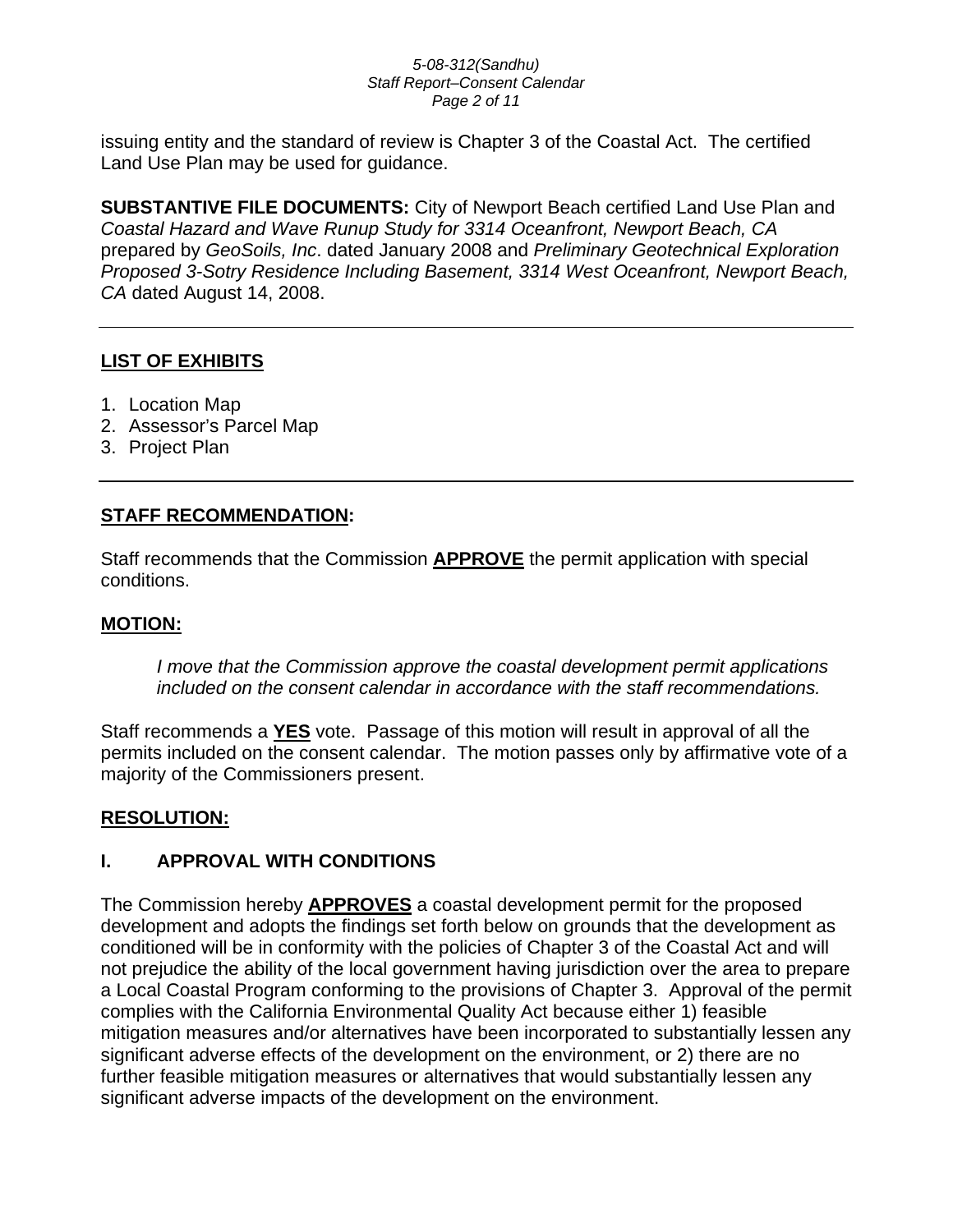#### **II. STANDARD CONDITIONS**

- 1. Notice of Receipt and Acknowledgment. The permit is not valid and development shall not commence until a copy of the permit, signed by the permittee or authorized agent, acknowledging receipt of the permit and acceptance of the terms and conditions, is returned to the Commission office.
- 2. Expiration. If development has not commenced, the permit will expire two years from the date this permit is reported to the Commission. Development shall be pursued in a diligent manner and completed in a reasonable period of time. Application for extension of the permit must be made prior to the expiration date.
- 3. Interpretation. Any questions of intent or interpretation of any condition will be resolved by the Executive Director or the Commission.
- 4. Assignment. The permit may be assigned to any qualified person, provided assignee files with the Commission an affidavit accepting all terms and conditions of the permit.
- 5. Terms and Conditions Run with the Land. These terms and conditions shall be perpetual, and it is the intention of the Commission and the permittee to bind all future owners and possessors of the subject property to the terms and conditions.

#### **III. SPECIAL CONDITIONS**

#### **1. Assumption of Risk, Waiver of Liability and Indemnity**

By acceptance of this permit, the applicant acknowledges and agrees (i) that the site may be subject to hazards from flooding and wave uprush; (ii) to assume the risks to the applicant and the property that is the subject of this permit of injury and damage from such hazards in connection with this permitted development; (iii) to unconditionally waive any claim of damage or liability against the Commission, its officers, agents, and employees for injury or damage from such hazards; and (iv) to indemnify and hold harmless the Commission, its officers, agents, and employees with respect to the Commission's approval of the project against any and all liability, claims, demands, damages, costs (including costs and fees incurred in defense of such claims), expenses, and amounts paid in settlement arising from any injury or damage due to such hazards.

#### **2. No Future Shoreline Protective Device**

A. By acceptance of this permit, the applicant agrees, on behalf of himself and all other successors and assigns, that no shoreline protective device(s) shall ever be constructed to protect the development approved pursuant to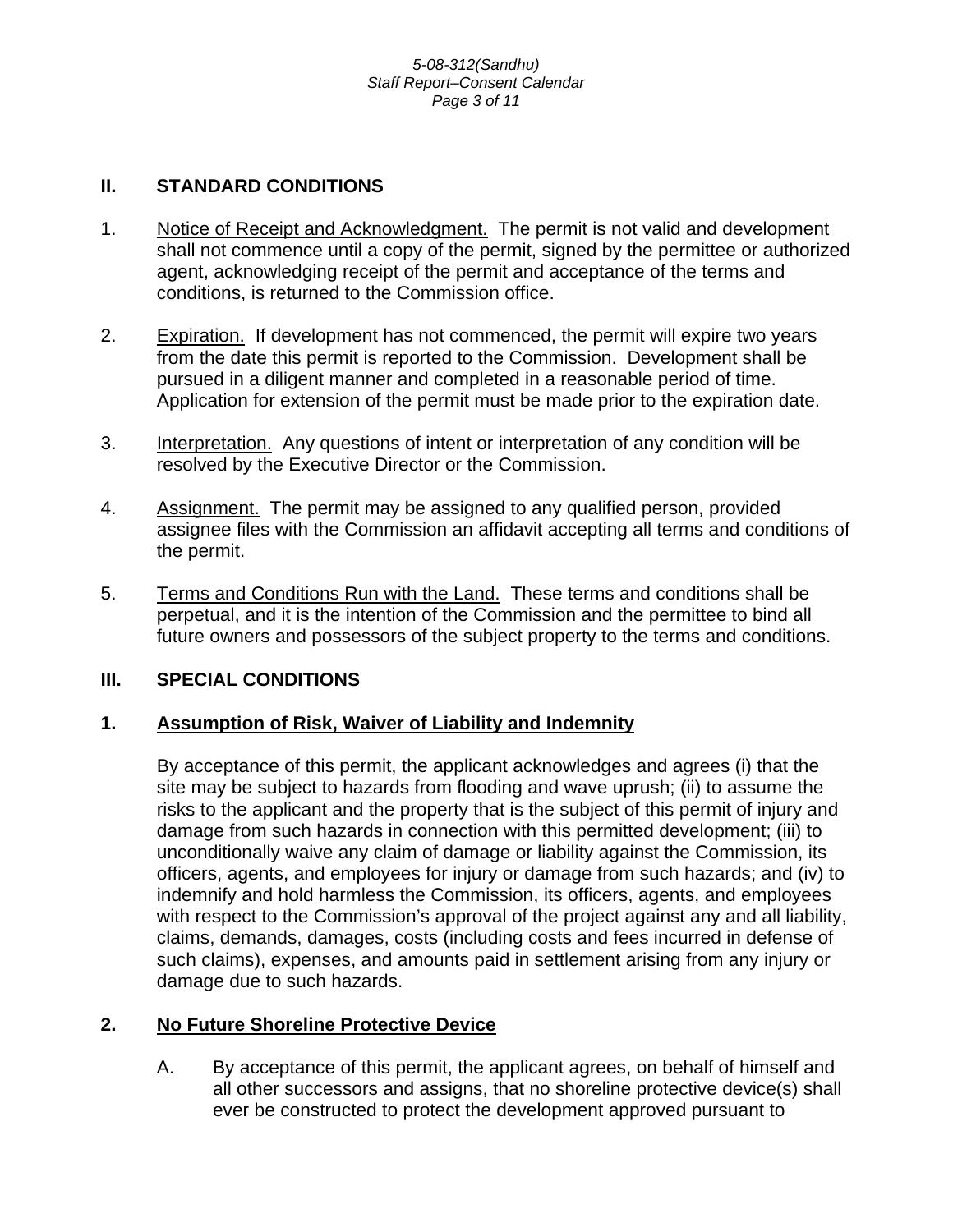#### *5-08-312(Sandhu) Staff Report–Consent Calendar Page 4 of 11*

Coastal Development Permit No. 5-08-312 including, but not limited to, the residence, garage, foundations, and patio, and any future improvements, in the event that the development is threatened with damage or destruction from waves, erosion, storm conditions or other natural hazards in the future. By acceptance of this permit, the applicant hereby waives, on behalf of himself and all successors and assigns, any rights to construct such devices that may exist under Public Resources Code Section 30235.

B. By acceptance of this permit, the applicant further agrees, on behalf of himself and all successors and assigns, that the landowner(s) shall remove the development authorized by this permit, including the residence, garage, foundations, and patio, if any government agency has ordered that the structure is not to be occupied due to any of the hazards identified above. In the event that portions of the development fall to the beach before they are removed, the landowner(s) shall remove all recoverable debris associated with the development from the beach and ocean and lawfully dispose of the material in an approved disposal site. Such removal shall require a coastal development permit.

#### **3. Grading and Drainage Plan**

The applicant shall conform to the grading and drainage plans received in the Commission's office on November 20, 2008 indicating use of trench drains for onsite percolation of runoff from all impervious areas. Any proposed changes to the approved plan shall be reported to the Executive Director. No changes to the approved plan shall occur without a Commission amendment to this coastal development permit unless the Executive Director determines that no amendment is required.

#### **4. Future Development**

This permit is only for the development described in Coastal Development Permit No. 5-08-312. Pursuant to Title 14 California Code of Regulations Section 13250(b) (6), the exemptions otherwise provided in Public Resources Code Section 30610(a) shall not apply to the development governed by Coastal Development Permit No. 5- 08-312. Accordingly, any future improvements to the single-family house authorized by this permit, including but not limited to repair and maintenance identified as requiring a permit in Public Resources Section 30610(d) and Title 14 California Code of Regulations Sections 13252(a)-(b), shall require an amendment to Permit No. 5-08-312 from the Commission or shall require an additional coastal development permit from the Commission or from the applicable certified local government.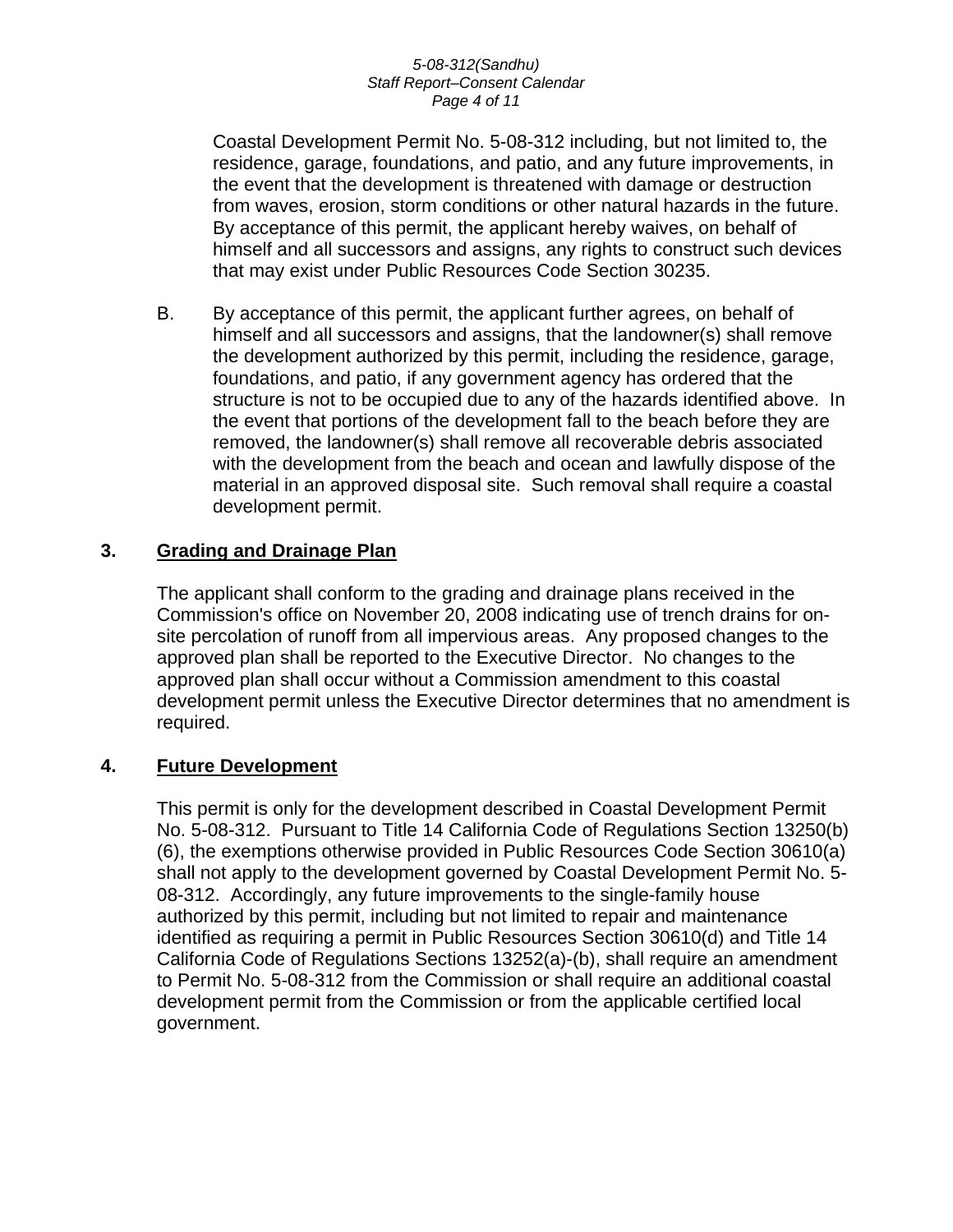#### **5. Generic Deed Restriction**

**PRIOR TO ISSUANCE OF THE COASTAL DEVELOPMENT PERMIT**, the applicant shall submit to the Executive Director for review and approval documentation demonstrating that the landowner(s) have executed and recorded against the parcel(s) governed by this permit a deed restriction, in a form and content acceptable to the Executive Director: (1) indicating that, pursuant to this permit, the California Coastal Commission has authorized development on the subject property, subject to terms and conditions that restrict the use and enjoyment of that property; and (2) imposing the Special Conditions of this permit as covenants, conditions and restrictions on the use and enjoyment of the Property. The deed restriction shall include a legal description of the entire parcel or parcels governed by this permit. The deed restriction shall also indicate that, in the event of an extinguishment or termination of the deed restriction for any reason, the terms and conditions of this permit shall continue to restrict the use and enjoyment of the subject property so long as either this permit or the development it authorizes, or any part, modification, or amendment thereof, remains in existence on or with respect to the subject property.

## **IV. FINDINGS AND DECLARATIONS:**

The Commission hereby finds and declares:

## **A. PROJECT LOCATION AND DESCRIPTION**

The subject site is located at 3314 West Oceanfront within the City of Newport Beach, Orange County (Exhibits 1 and 2). The lot size is 2,028 square feet. The City of Newport Beach Land Use Plan (LUP) designates the site as High-Density Residential; the proposed project is a single-family residence allowable under this designation. The project is located within an existing urban residential area, located between the Santa Ana River and the Newport Pier.

The site is a beachfront lot located between the first public road and the sea. There is a wide sandy beach (approximately 400 feet wide) between the subject property and the Pacific Ocean. Due to its oceanfront location, the project site may be potentially exposed to the hazard of wave up-rush during a severe storm event.

The proposed project will not have an adverse effect on public access. The project site is located along the portion of Oceanfront bordered by the City's paved beachfront public lateral access way (boardwalk). The Commission has found through previous permit actions in this area that the City's setback in this area is acceptable for maintaining public access. The proposed project is consistent with the City's 5-foot required setback from the seaward property line. Vertical public access to this beach is available at the end of 34<sup>th</sup> Street, immediately adjacent to the site. Lateral public access is available along the paved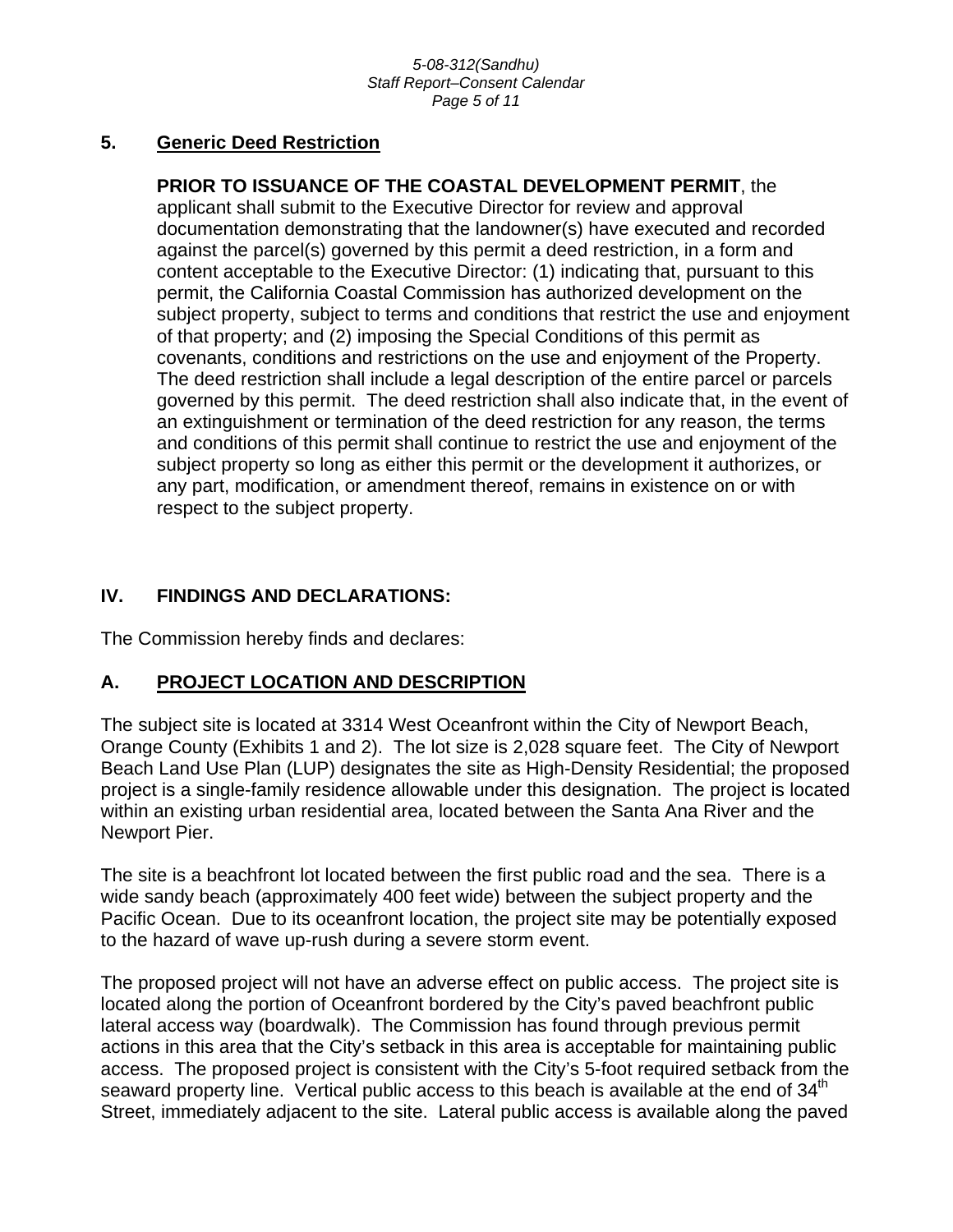#### *5-08-312(Sandhu) Staff Report–Consent Calendar Page 6 of 11*

boardwalk and wide sandy beach seaward of the subject site. The property line extends up to the City's paved boardwalk.

The applicant is proposing to demolish an existing two-story single-family residence and construct a new ocean-fronting, 2,675 sq. ft., 25' high, two-story single-family residence including a 95 sq. ft. first story balcony and a 1,324 sq. ft. basement level consisting of a one-car enclosed parking garage and 2-car covered parking, bath, bar, laundry and patio area (Exhibit 3). Grading is proposed consisting of 490 cubic yards of excavation (4 feet below existing grade) for the basement level and foundation footings. In addition, the proposed project consists of hardscape improvements, including new concrete side yard walkways, front yard concrete patio, and perimeter walls.

To address water quality concerns, the applicant is proposing directing site drainage and runoff from all impervious areas to trench drains running the length of the alley-facing driveway, along the length of the side yards and the length of the front patio. No landscaping is proposed as the side yards and front patio will be paved.

## **B. HAZARDS**

Development adjacent to the ocean is inherently hazardous. Development which may require a protective device in the future cannot be allowed due to the adverse impacts such devices have upon, among other things, public access, visual resources and shoreline processes. To minimize the project's impact on shoreline processes, and to minimize risks to life and property, the development has been conditioned for one or more of the following: require an appropriate set-back from the water; require a drainage and runoff control plan to direct, treat, and minimize the flow of water offsite; prohibit construction of protective devices (such as a seawall) in the future; and to require that the landowner and any successor-in-interest assume the risk of undertaking the development. As conditioned, the Commission finds that the development conforms to the requirements of Sections 30235 and 30253 of the Coastal Act regarding the siting of development in hazardous locations.

## **C. DEVELOPMENT**

The development is located within an existing developed area and is compatible with the character and scale of the surrounding area. However, the proposed project raises concerns that future development of the project site potentially may result in a development which is not consistent with the Chapter 3 policies of the Coastal Act. To assure that future development is consistent with the Chapter 3 policies of the Coastal Act, the Commission finds that a future improvements special condition be imposed. As conditioned the development conforms to the Chapter 3 policies of the Coastal Act.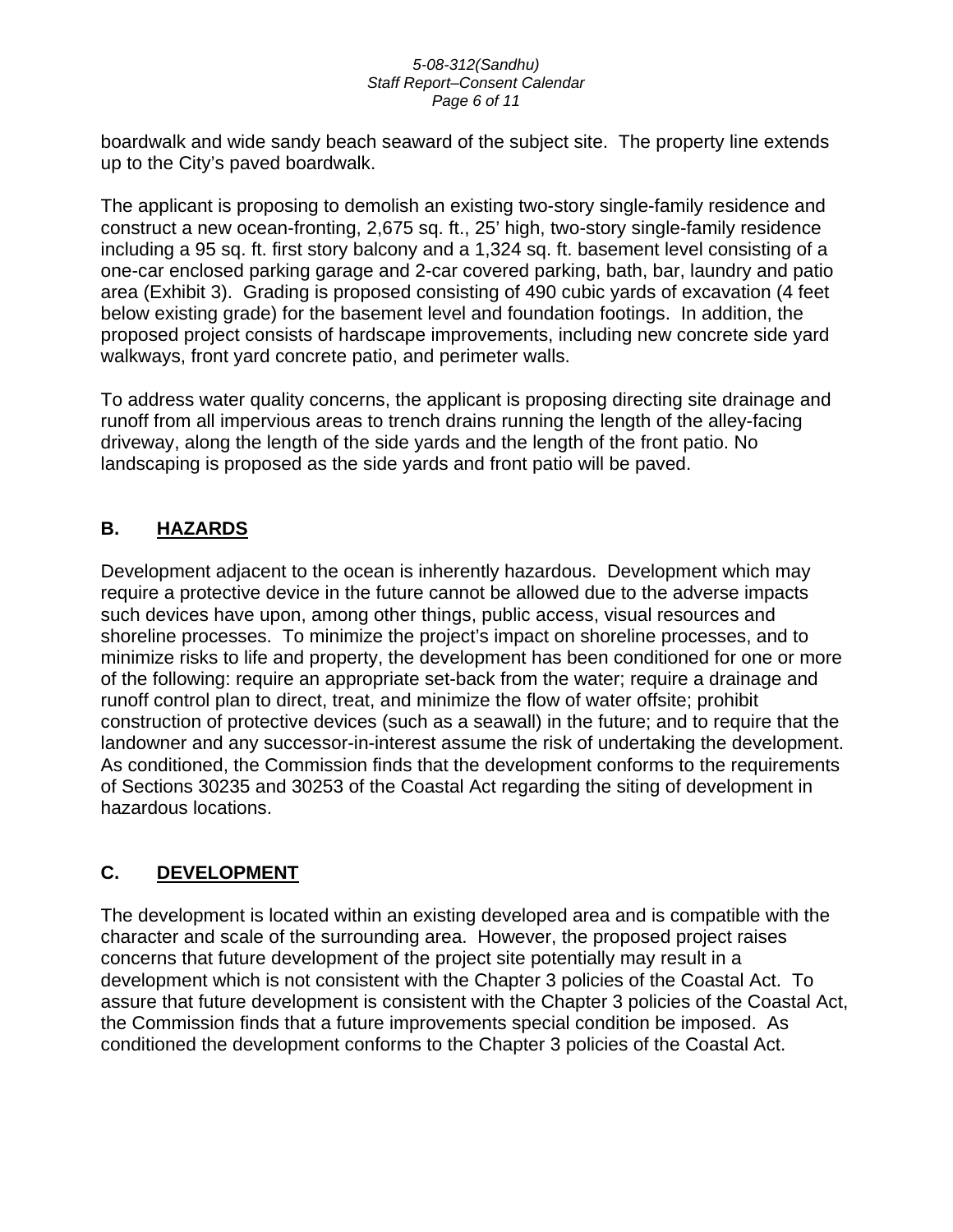## **D. PUBLIC ACCESS**

The proposed development will not affect the public's ability to gain access to, and/or to use the coast and nearby recreational facilities. Therefore, as proposed the development, as conditioned, conforms to Sections 30210 through 30214, Sections 30220 through 30224, and 30252 of the Coastal Act.

## **E. WATER QUALITY**

The proposed development has a potential for a discharge of polluted runoff from the project site into coastal waters. The development, as proposed and as conditioned, incorporates design features to minimize the effect of construction and post-construction activities on the marine environment. These design features include, but are not limited to, one or more of the following: the appropriate management of equipment and construction materials, reducing runoff through the use of permeable surfaces, the use of non-invasive drought tolerant vegetation to reduce and treat the runoff discharged from the site, and for the use of post-construction best management practices to minimize the project's adverse impact on coastal waters. Therefore, the Commission finds that the proposed development, as conditioned, conforms to Sections 30230 and 30231 of the Coastal Act regarding the protection of water quality to promote the biological productivity of coastal waters and to protect human health.

## **F. DEED RESTRICTION**

To ensure that any prospective future owners of the property are made aware of the applicability of the conditions of this permit, the Commission imposes one additional condition requiring that the property owner record a deed restriction against the property, referencing all of the above Special Conditions of this permit and imposing them as covenants, conditions and restrictions on the use and enjoyment of the Property. Thus, as conditioned, any prospective future owner will receive actual notice of the restrictions and/or obligations imposed on the use and enjoyment of the land including the risks of the development and/or hazards to which the site is subject, and the Commission's immunity from liability.

## **G. LOCAL COASTAL PROGRAM**

Coastal Act section 30604(a) states that, prior to certification of a local coastal program ("LCP"), a coastal development permit can only be issued upon a finding that the proposed development is in conformity with Chapter 3 of the Act and that the permitted development will not prejudice the ability of the local government to prepare an LCP that is in conformity with Chapter 3. The Land Use Plan for the City of Newport Beach was effectively certified on May 19, 1982. The certified LUP was updated on October 2005. As conditioned, the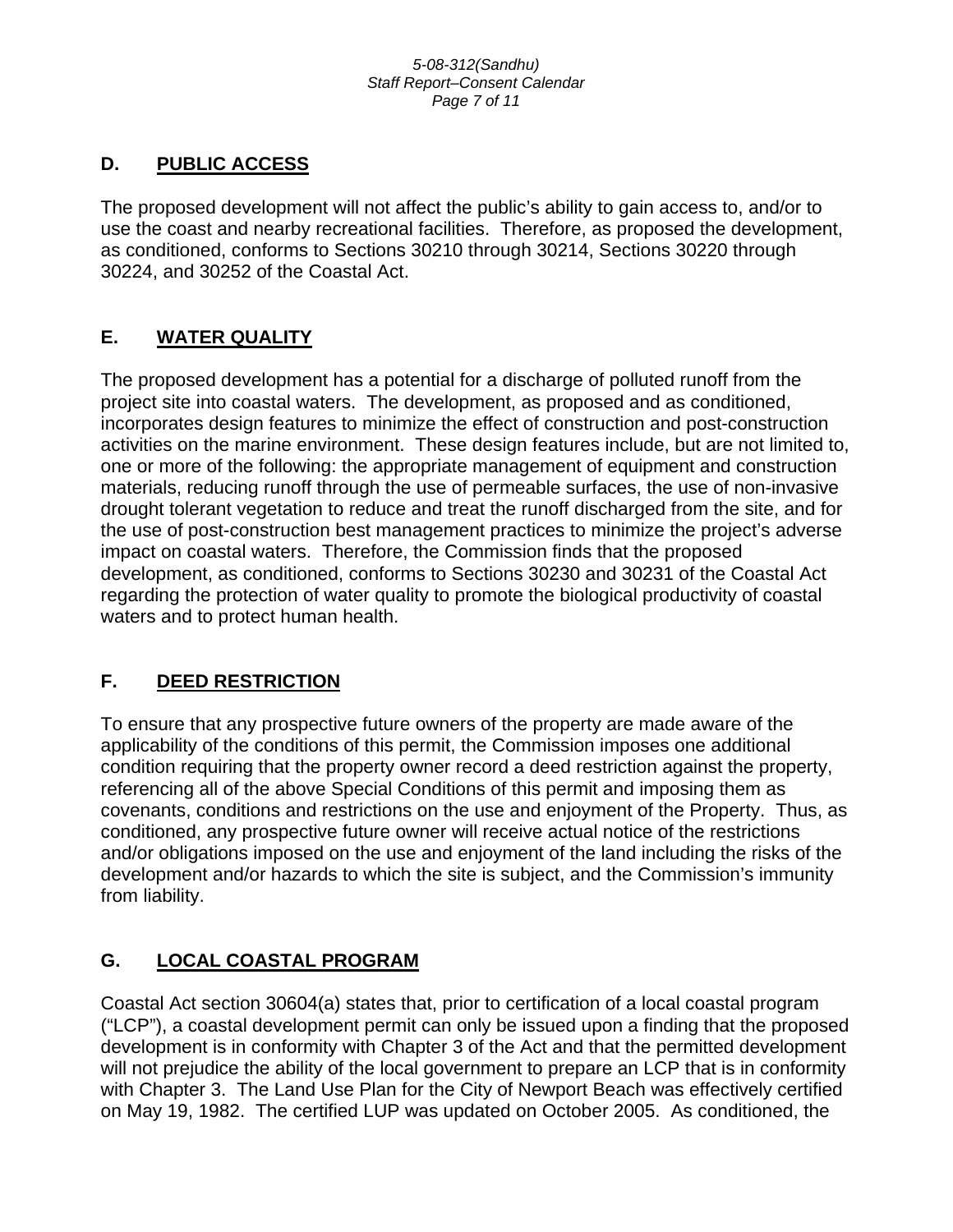#### *5-08-312(Sandhu) Staff Report–Consent Calendar Page 8 of 11*

proposed development is consistent with Chapter 3 of the Coastal Act and with the certified Land Use Plan for the area. Approval of the project, as conditioned, will not prejudice the ability of the local government to prepare an LCP that is in conformity with the provisions of Chapter 3 of the Coastal Act.

## **H. CALIFORNIA ENVIRONMENTAL QUALITY ACT**

As conditioned, there are no feasible alternatives or additional feasible mitigation measures available that would substantially lessen any significant adverse effect that the activity may have on the environment. Therefore, the Commission finds that the proposed project, as conditioned to mitigate the identified impacts, is the least environmentally damaging feasible alternative and can be found consistent with the requirements of the Coastal Act to conform to CEQA.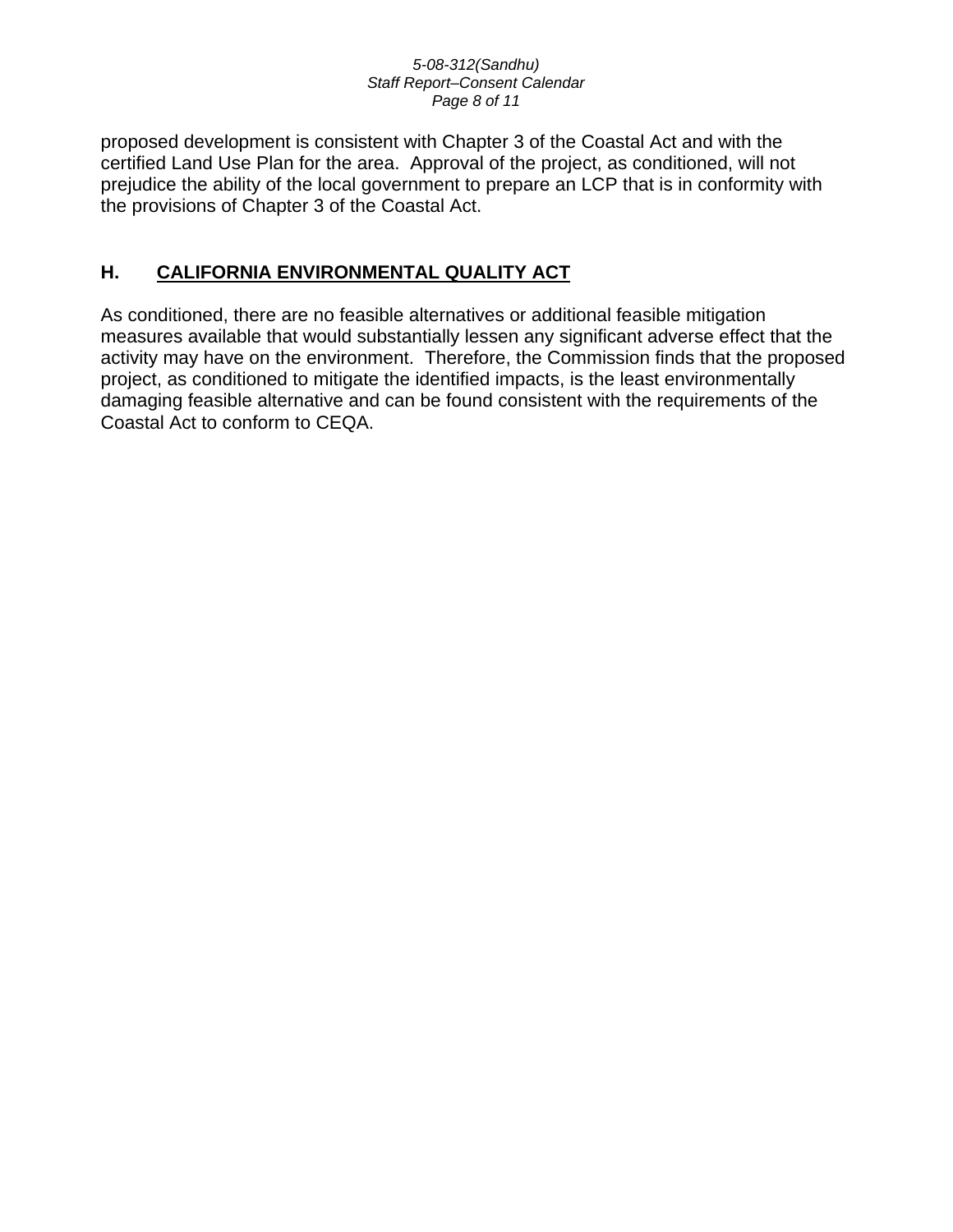#### *5-08-312(Sandhu) Staff Report–Consent Calendar Page 9 of 11*

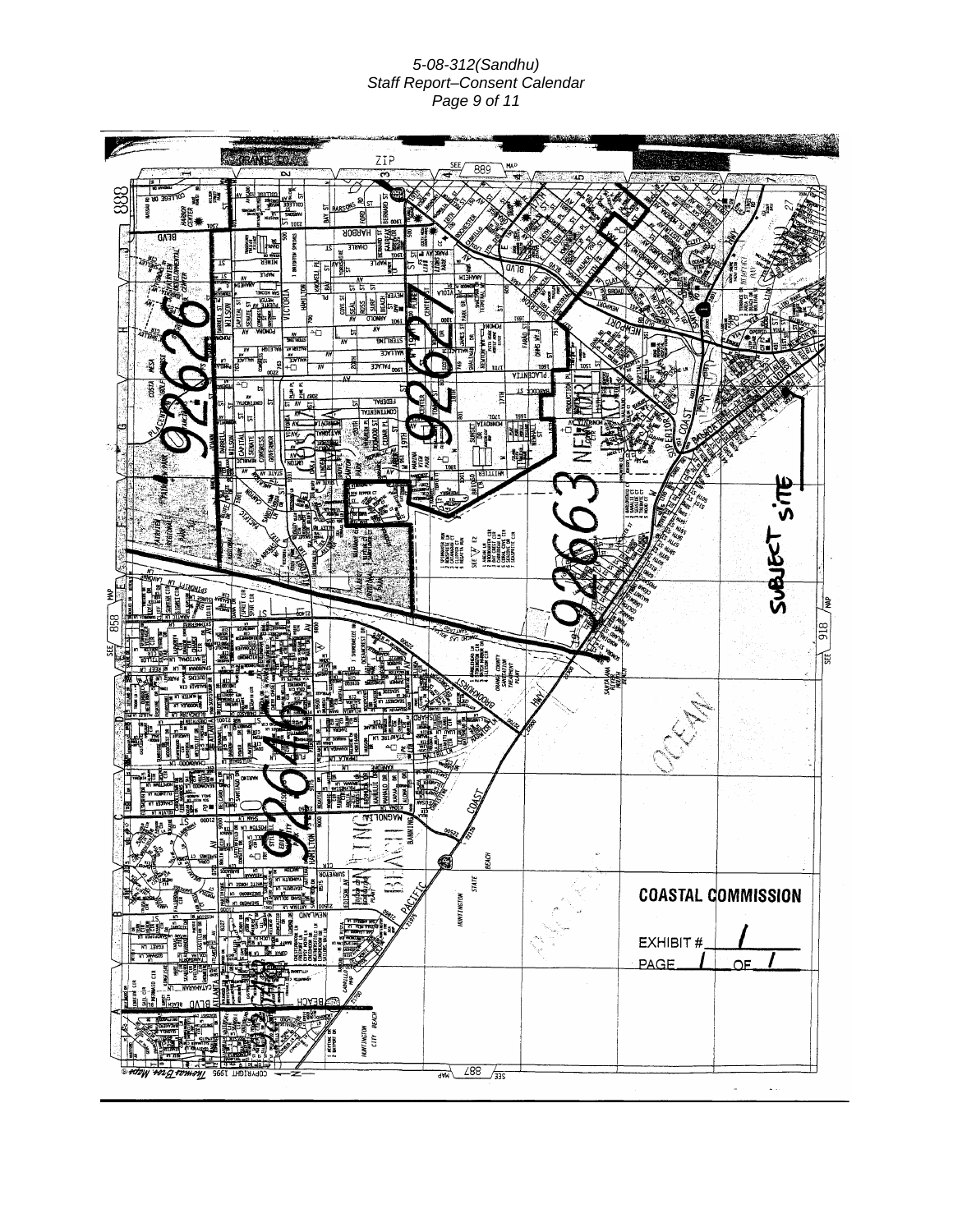#### *5-08-312(Sandhu) Staff Report–Consent Calendar Page 10 of 11*



949-494-6105<br>949-494-6105<br>SUSANCASE@PRODIGY.NET